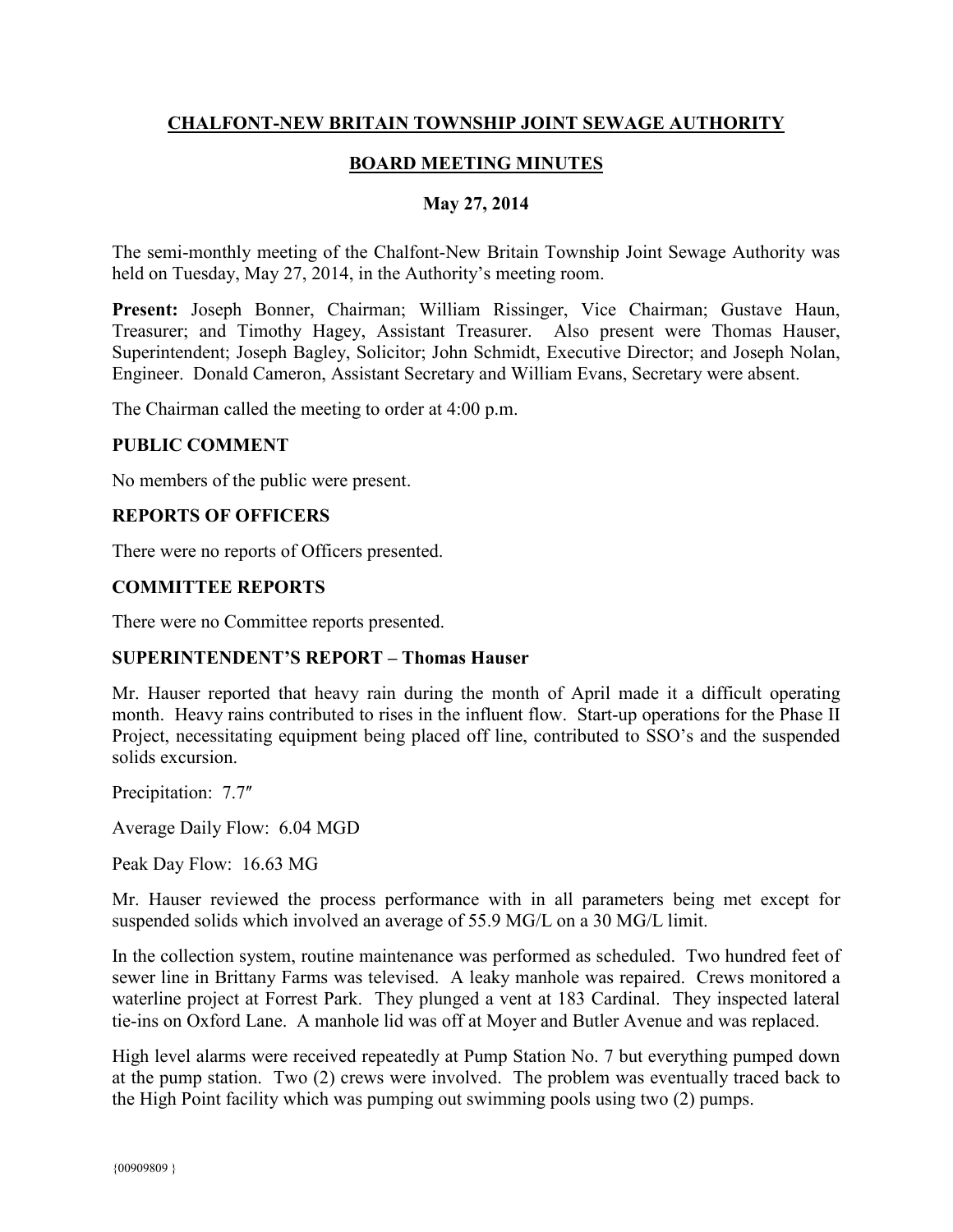Maintenance work on Brittany Drive, Rocky Court West, Kathryn Drive, Surrey and Helberg was performed.

DEP performed an inspection of pump stations on April 15.

On April 30, 3.7" of rainfall occurred. SSO's from squirting manholes on Langhorne and Peace Valley and at Pump Station No. 6 occurred.

In the plant, routine maintenance was performed as scheduled. A floating mat of debris was removed from the grid and grease tanks resulting in extra disposal costs.

On April 10, a bad bearing on an aerator resulted in a new replacement. A control problem on another aerator resulted in a temporary repair until the new motor control centers are started.

Siemens representatives were at the Plant to start up the new motor control centers and an aerator drive motor was replaced by C&T.

The next day after startup, couplings for the motor control centers broke. All couplings were replaced and the drive motors were realigned.

The No. 1 return activated sludge pump motor failed. The No. 2 pump was repeatedly clogging, so personnel swapped motors in the pumps and ordered a new motor.

DEP inspected the plant. The inspector observed some carryover from a clarifier and issued a notice of violation.

During the April 30 rain event, the Authority did not have an SSO at Upper State Road.

Plant personnel removed 103 cubic yards of biosolids that went to local farm fields.

# **EXECUTIVE DIRECTOR'S REPORT – John E. Schmidt**

Mr. Schmidt reported that minutes had been distributed to the Board for the May 13 meeting and asked if there were any revisions. None were provided.

Mr. Schmidt announced that the 4th of July parade for New Britain Township was scheduled and that a truck from the Authority was planned to participate in the parade.

As a reminder, Mr. Schmidt reported that the PMAA meeting would take place at the end of August. Any Board members attending need to notify Mr. Schmidt so that hotel reservations can be made. Mr. Bonner will be receiving a 30-year award at the meeting.

# **ENGINEER'S REPORT – Joseph Nolan, P.E.**

Mr. Nolan reported that the Phase II construction work was still ongoing. The month of April was busy with startup work. Return activated sludge has been introduced to the beginning of the plant. It will be necessary to schedule a date for DEP to be present for an inspection. The General Contractor is doing work on the grease and grit building and partly on a new classifier. The Electrical Contractor is assisting the General Contractor. Siemens is at the Plant to do punch list work. The Authority staff is putting together a punch list. Various new equipment needs adjusting at this point in time.